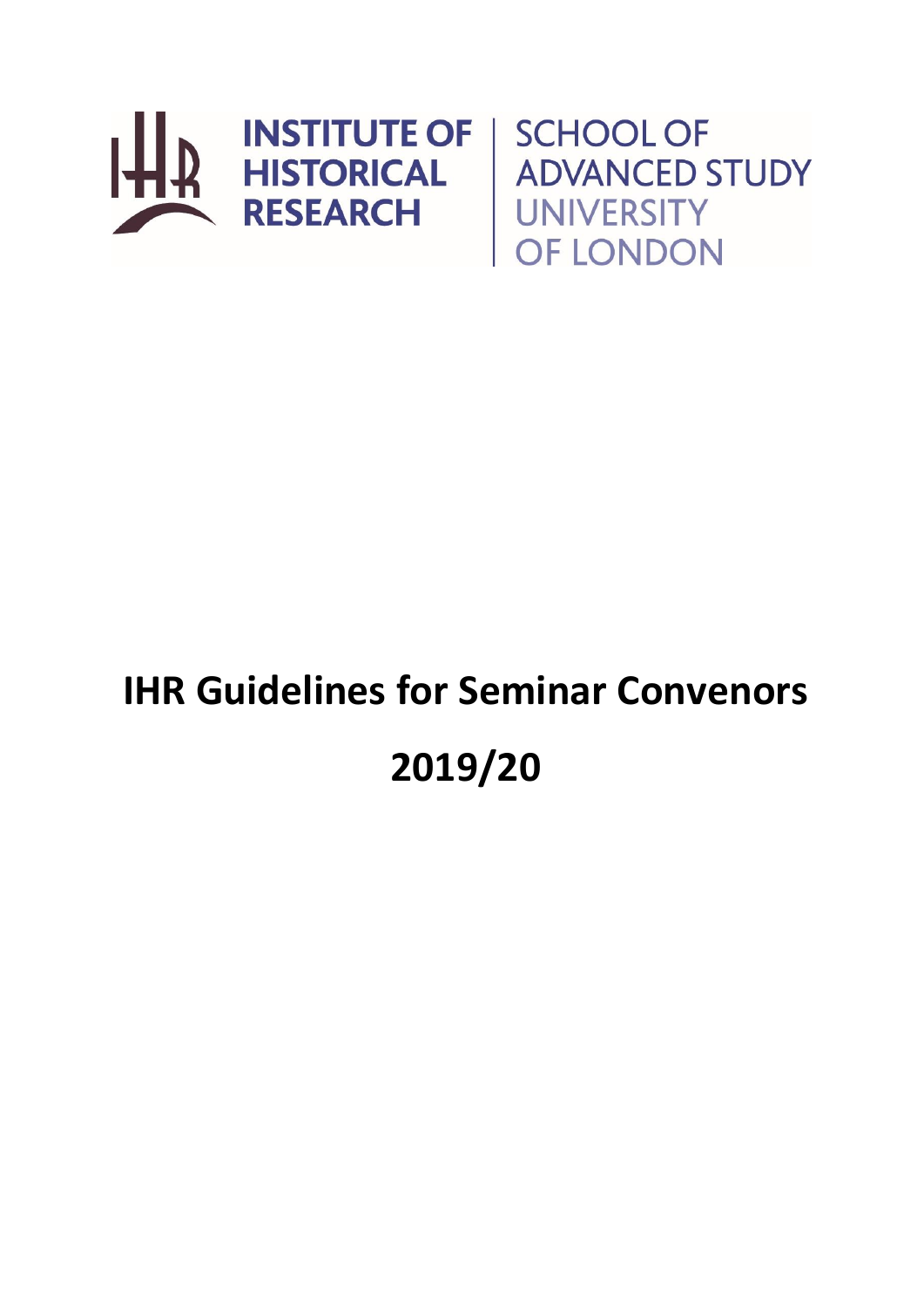

# **Guidelines for Seminar Convenors**

(Last updated May 2019)

This document outlines important guidelines relating to the administration of the Institute's seminar programmes. As some of this information replaces previous arrangements please read the following notes carefully.

# **CONTENTS**

<span id="page-1-0"></span>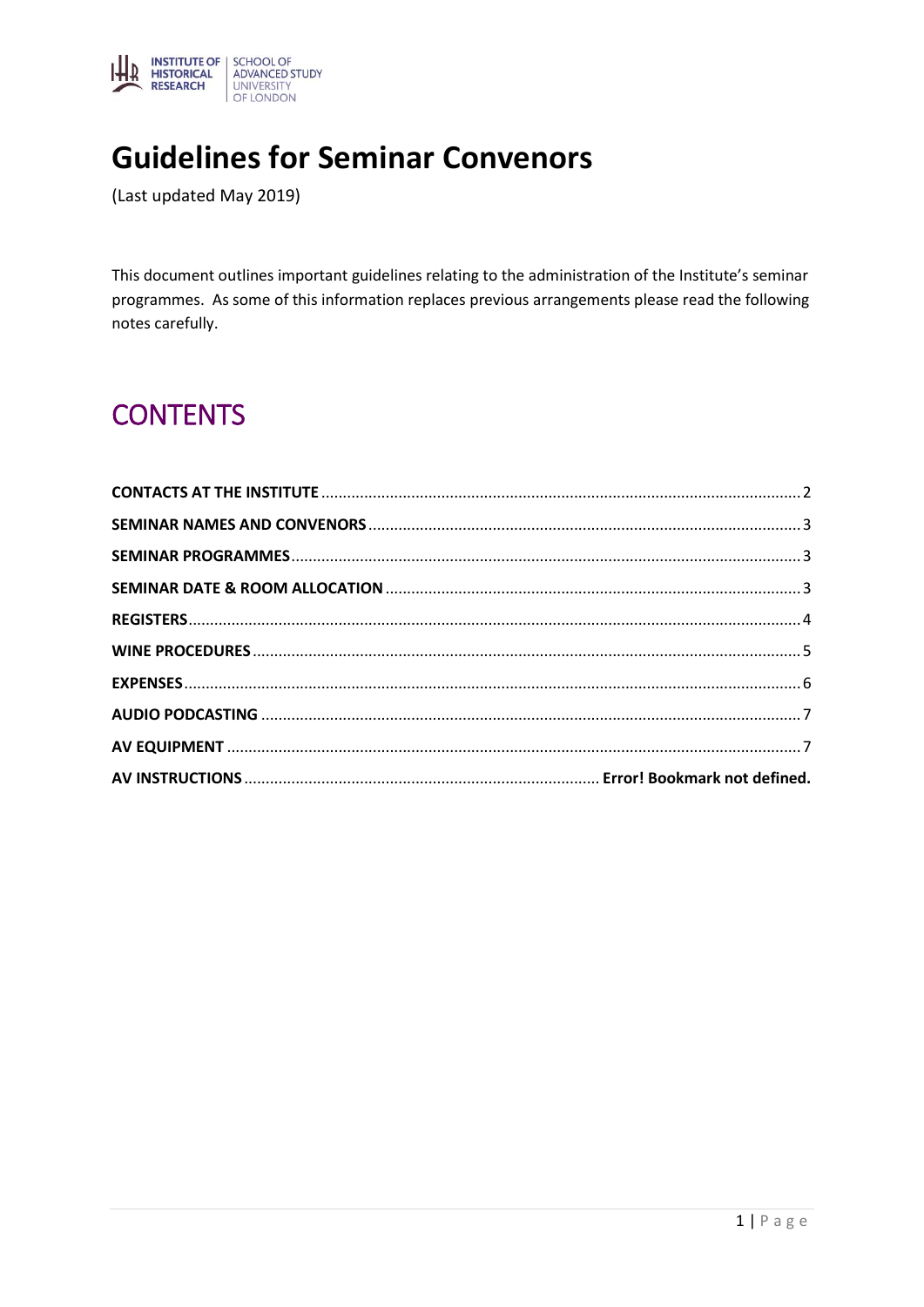

# CONTACTS AT THE INSTITUTE

#### **IHR Reception**

Reception Desk Institute of Historical Research University of London Senate House Malet Street London WC1E 7HU

**Tel**: 020 7862 8740 **Email**[: IHR.Reception@london.ac.uk](mailto:IHR.Reception@london.ac.uk)

#### **IHR Events and Operations Officer**

Gemma Dormer **Email**[: Gemma.Dormer@sas.ac.uk](mailto:Gemma.Dormer@sas.ac.uk) o[r IHR.Events@sas.ac.uk](mailto:IHR.Events@sas.ac.uk)

Email contact is preferred: please use the above email addresses, which are checked daily.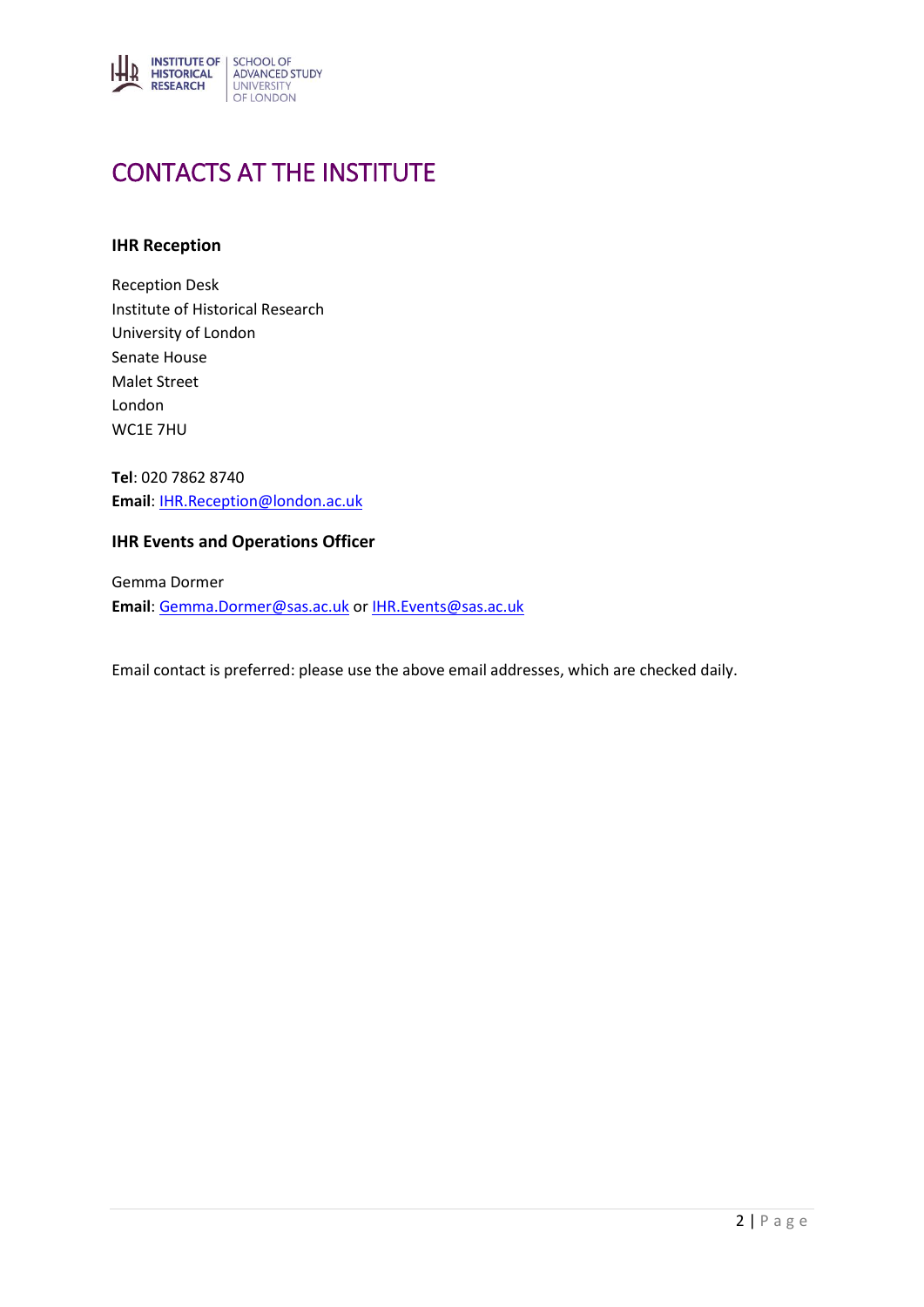

## <span id="page-3-0"></span>SEMINAR NAMES AND CONVENORS

- All IHR seminars are approved by the Institute's Advisory Council, and proposals to change the name of a seminar should be notified to the IHR Events Office, so that the Institute Manager can report it to the Council.
- Changes to Seminar Convenors should be notified to the IHR Reception. *If these are not updated regularly we cannot communicate efficiently with all seminars.*

#### **Lead communication contact**

 It aids our administrative processes if each seminar nominates a lead contact for communication purposes. The principal contact/lead convener should ensure that the Institute is advised of any change of address or contact details of any convener of their seminar.

#### <span id="page-3-1"></span>SEMINAR PROGRAMMES

- Prompt receipt of seminar programmes is welcomed and greatly aids the Institute in planning resources. Generally the deadlines for submission are as follows:
	- o Term 1 **1 st September**
	- o Term 2– **1 st December**
	- o Term 3 **1 st March**
- Programmes are available on the Institute website and on the notice board.
- To make any adjustments to seminar details online, please contact the **IHR Reception or IHR Events Office.**

#### <span id="page-3-2"></span>SEMINAR DATE & ROOM ALLOCATION

- Each seminar has a regular time slot and room. This remains constant unless notified otherwise.
- It is essential to consult the Institute before arranging meetings on/at variant days/times, to ensure that rooms are available.
- Early notice of any cancellation is appreciated.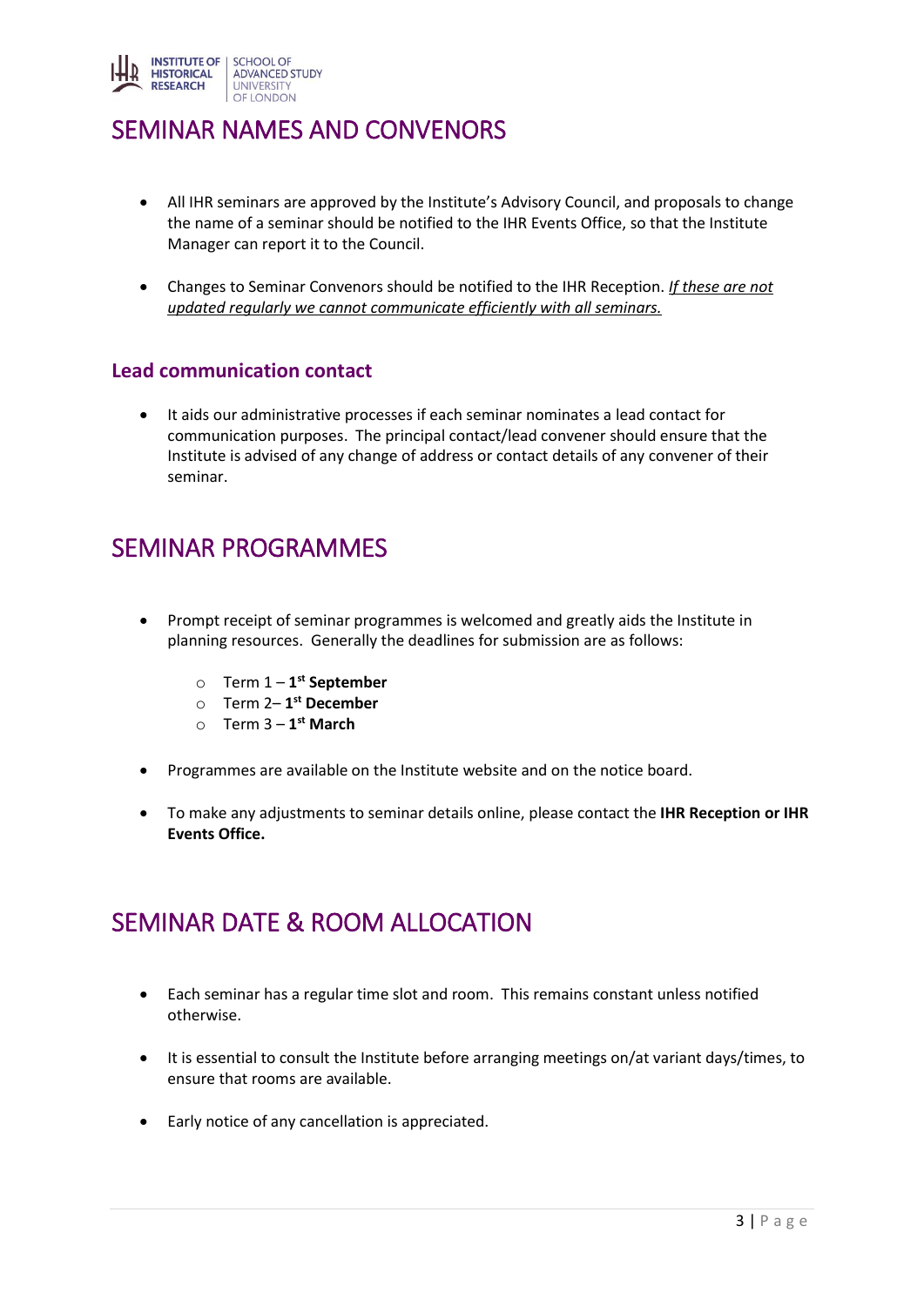

- The IHR reserve the right to re-allocate rooms under the following circumstances: In the course of Institute business, where the size of a meeting requires it or to facilitate audiovisual requirements. Consequently we cannot guarantee room allocations.
- Where changes are necessary we will ensure that convenors are informed in advance and that notices are displayed at the IHR Reception to redirect those attending.
- Room allocations are kept under review to ensure the best match between size of seminars and capacity of rooms. This process may therefore necessitate permanent changes on a termly or annual basis.
- Convenors are welcome to rearrange the furniture in a way which suits their seminar, but are asked at the conclusion of the seminar to restore the furniture to the pattern in which they found it.
- Convenors are required to adhere to the regulations of the University of London regarding appropriate use of rooms. Rooms should be left in as tidy as state as possible.
- **No food or beverages may be consumed in an IHR library room**.
- The IHR will inform all seminar convenors if the IHR Common Room needs to be closed for a private function, so other arrangements can be made. We will aim to inform all convenors with at least 3-4 weeks' notice.
- If you require a larger room for a special occasion please contact either the IHR Reception or IHR Events Officer who can help facilitate this move. *We require at least 4 weeks' notice before the event date.* Room charges incurred in such moves will be charged to the seminar budget.

# <span id="page-4-0"></span>**REGISTERS**

- Each seminar is provided with a register to record details of attendance. The Institute needs this information for statistical purposes to report back to central SAS. In particular, the information on level of attendance and the institutions of those attending is used by the School to allocate funding to the Institute, and consequently helps to ensure the continuation of the seminar programme. For this reason, convenors are asked to ensure that registers are completed in full (i.e. name and institution) at every meeting, and that they are returned to the IHR Reception. Please do not take the registers away, except by arrangement with the Institute. The names of attendees are not shared with any third party.
- If convenors wish to collect additional information (such as email addresses) in the registers, they are asked to remind attendees that it will be accessible to any other users of the register, and that submission of such information is not a condition of attendance.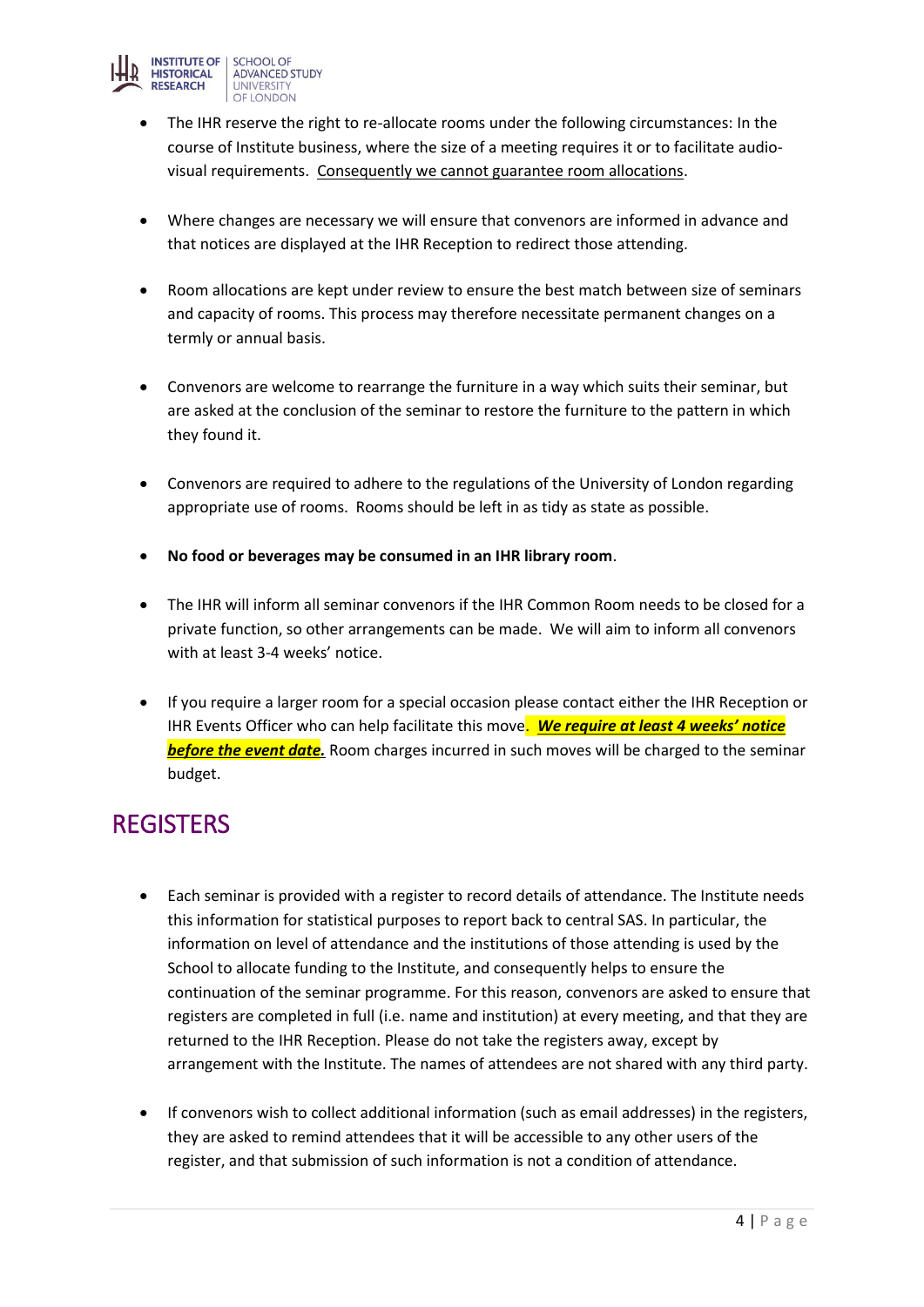

## <span id="page-5-0"></span>WINE PROCEDURES

The IHR Events Office supplies wine for all seminar convenors which is kept in the IHR Common Room. The following procedures are in place for 2019/20:

- Only seminar convenors will be able to remove the number of red and white bottles they require.
- You must complete the wine seminar form in the folder provided, so that the IHR Events Office can accurately charge the correct seminar budget.
- The cost of each bottle is **£8.00.**
- This can be paid for with either cash (into the money box) or by indicating on the wine seminar form that you would like this to come out of your seminar budget.
- **Wine must be kept in the IHR common room.**
- Please leave all wine bottles and wine glasses in the IHR Common room at the end of each night, so that they can be cleared in the morning.
- Any unopened bottles may be returned to the cooler or cupboard and you may take a refund if you have paid cash (please note on the wine seminar form how many bottles have been returned).
- IHR will lock the wine cooler, cupboard and money box at 20:30 each evening.
- Please do not remove wine from the cooler or cupboard that is labelled for another seminar. This has been paid for in advanced (arranged through the IHR Evens office).

If you would like to order wine/nibbles for a particular occasion after a seminar in the IHR Common Room, please contact the IHR Events Office who can provide you with catering menus and order your requirements directly with the hospitality department. Charges will be deducted from the seminar budget. *All catering needs to be ordered at least 2 weeks before the event*.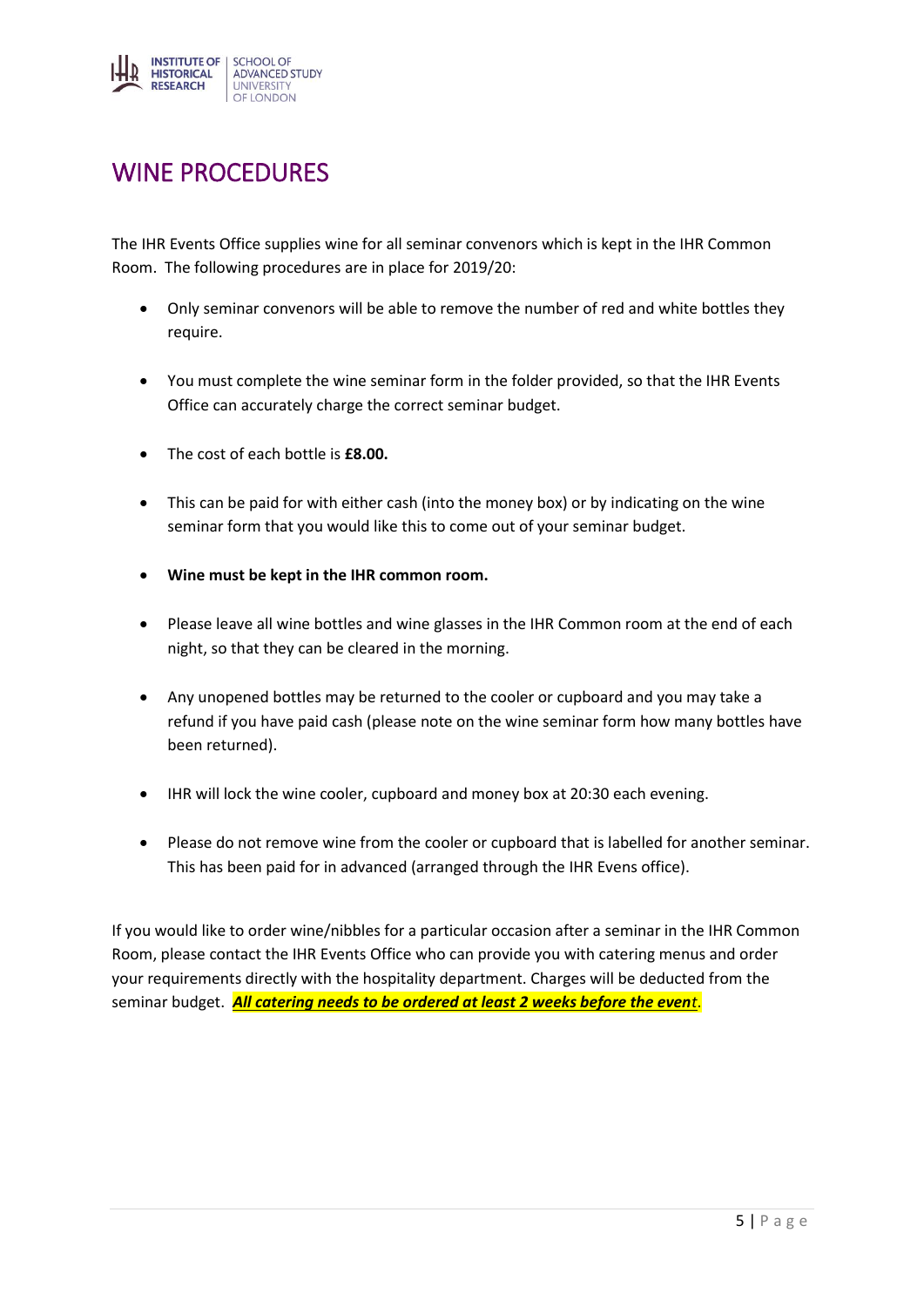

## <span id="page-6-0"></span>**FXPENSES**

**The IHR Events Office will no longer accept any paper claims. All seminar claims must now be submitted electronically via email**.

**Please use the new Seminar Expense Claim Form 2019-20. Any submissions not made using the new form, will not be processed.**

- The Institute is obliged to administer expense claims according to regulations laid down by the University. Claims must be submitted on the *Seminar Expense Claim Form 2019-20*, which can be download from the seminar page website.
- You must conform to the University regulations on the back of the form, and include all the required information and which must be supported by receipts. The PAYEE DETAILS, PAYEE BANK DETAILS and REASON FOR PAYMENT must be completed by the claimant. The form must then be signed (**typed name will suffice**) by the claimant and seminar convenor.
- Claims should be submitted in the term in which the seminar took place. Any forms submitted in a different term (more than 3 months after the original date of the seminar) will not be processed.
- All expense claims in the summer term should be *10am Friday 10 July 2020* Claims received after this date will be paid only from the budget for the forthcoming year, with a consequent reduction in funds for the next academic year,
- The total budget for each seminar is **£150** (unless sponsored) and claims in excess of that sum will not be approved.
- The Institute will notify convenors of the balance of their account at the end of each term, and when they are nearing £150.
- Expense forms should be sent via email (with scanned receipts) directly to: [Gemma.Dormer@sas.ac.uk](mailto:Gemma.Dormer@sas.ac.uk)
	- o **All expense claim forms must be submitted in Excel format only** (*PDFs, JPEGs or scans of forms will not be accepted as the IHR events office have to input each seminars account codes on to the forms before sending them to the central finance office for payment*).
	- o Receipts will also need to be submitted electronically with the claim (*these can be scanned, pictures or forwarded emails in any format*).
	- $\circ$  The IHR will accept electronic signatures (typed names) in replace of a hand written signature.